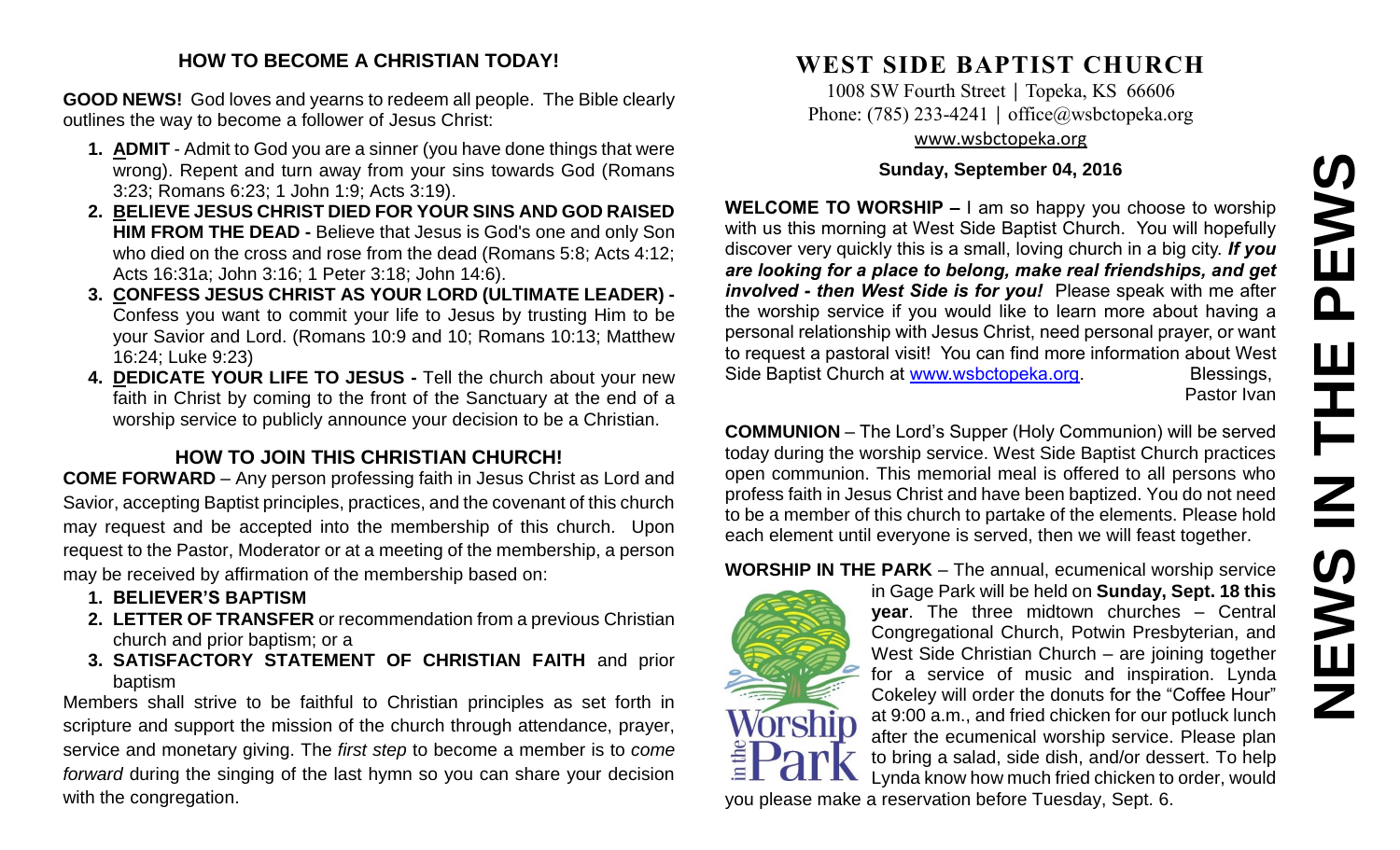**CHOIR REHEARSALS** – The annual, ecumenical worship service in Gage Park will be on **Sunday, September 18 this year**. The midtown churches are joining their choirs to provide special music throughout the service. We are hopeful that choir members from all the churches will be able to attend many of the rehearsals shown below:

- **Wednesday, September 7 @ 7:30 – 8:30 pm**
- **Wednesday, September 14@ 7:30 – 8:30 pm**
- **Saturday, September 17 @ 1:30 – 3:30 pm**
- **Sunday, September 18 @ 9:00 am (**practice and sound check)

See Janet Nyfeler, Choir Director, for information or details.

**ABCUSA 2017 BIENNIAL – Save the Date!** Go with the Greuter family to the American Baptist Churches Biennial Mission Summit in Portland, Oregon, next year - June 30 to July 2, 2017. A number of exciting events occur before and after the official Mission Summit dates - so plan to come for the full event!

[www.americanbaptists2017.com](http://www.americanbaptists2017.com/)

**AMAZONSMILE -** Shop on AmazonSmile (https://smile.amazon.com) Select



"West Side Baptist Church Topeka Kansas" as your charity of choice, and Amazon donates 0.5% of the price of your eligible AmazonSmile purchases to the church. Support West Side Baptist Church by

starting your shopping at smile.amazon.com.

#### **BIBLE STUDY (WEDNESDAY MORNINGS) -**

Pastor Ivan is teaching a free, in-depth study of the **Book of Romans on Wednesdays at 10:30 am** in Holmer Hall (Parlor). Everyone is welcome. No exams or quizzes, but you can ask questions! No prior knowledge of the Bible needed to join this group. Join us!



2017 Bienniau **MISSIOI** 



## **WEEKLY CALENDAR**

#### **SUNDAY, SEPTEMBER 4**

 8:00 am Partners in Prayer (S) 9:15 am Sunday school for all ages 10:30 am Worship (S) 4:00 pm Bible Study – Experiencing God (HH)

## **MONDAY, SEPTEMBER 5 OFFICE CLOSED (LABOR DAY)**

9:00 – 11:00 am Baby Closet Ministry 6:00 pm Capital City Men's Chorus (FH)

#### **TUESDAY, SEPTEMBER 6**

5:30 pm Ladies Night Out at HuHot 6:00 pm Men's Night Out at Freddy's

#### **WEDNESDAY, SEPTEMBER 7**

| $10:30$ am        | Bible Study (HH)                 |
|-------------------|----------------------------------|
| $5:00 - 7:00$ pm  | <b>Baby Closet Ministry</b>      |
| $6:00 \text{ pm}$ | <b>WWW Teachers Meeting (HH)</b> |
| $7:00 \text{ pm}$ | Choir Practice (S)               |
|                   |                                  |

#### **THURSDAY, SEPTEMBER 8**

1:00 – 3:00 pm Baby Closet Ministry

**FRIDAY, SEPTEMBER 9 PASTORS DAY OFF**

#### **SATURDAY, SEPTEMBER 10**

8:00 am XYZers at Cracker Barrel

#### **SUNDAY, SEPTEMBER 11**

10:30 am Worship (S)

8:00 am Partners in Prayer (S) 9:15 am Sunday School for all ages 3:00 pm NE Area Meeting @ WSBC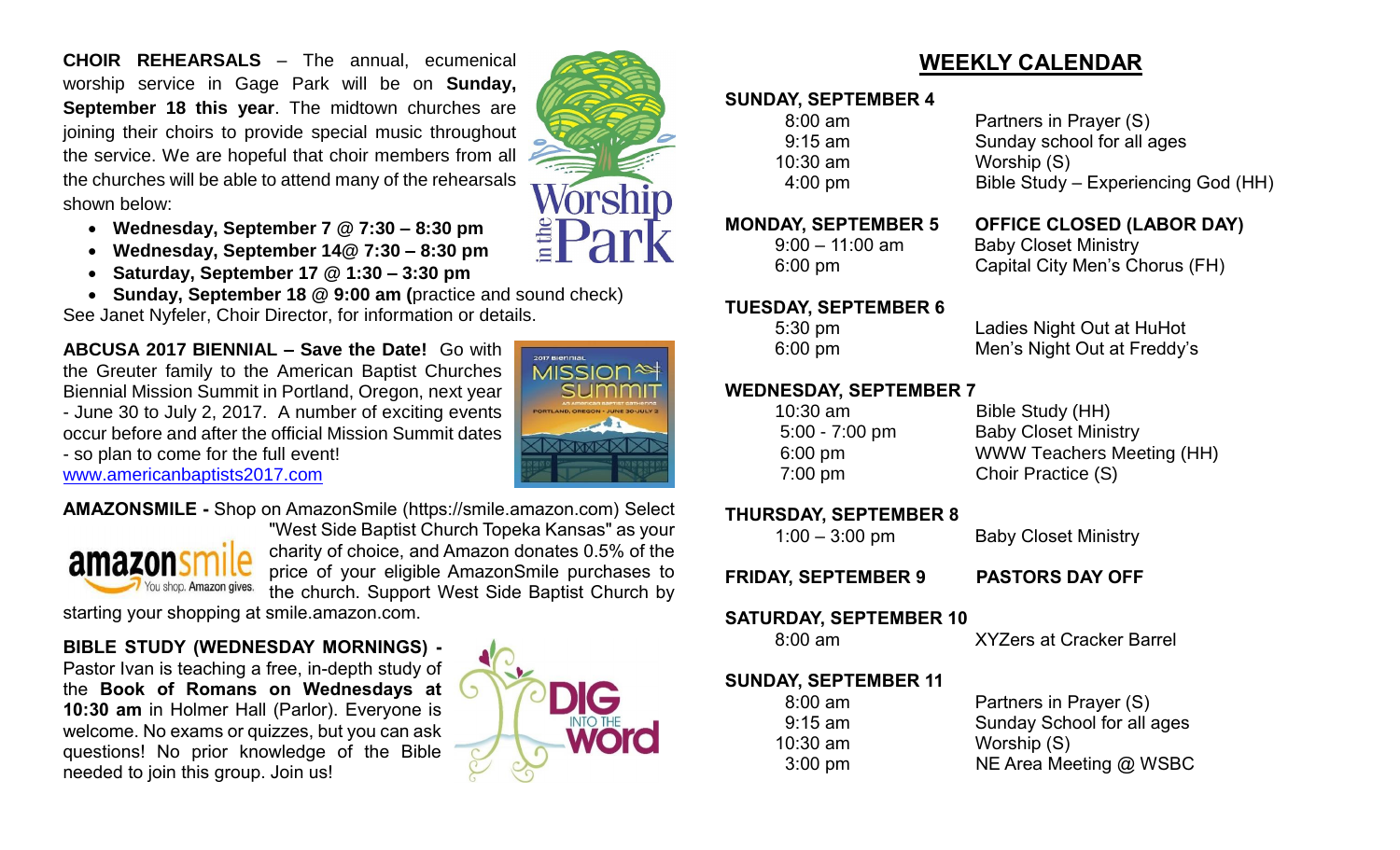#### **IN OUR THOUGHTS AND PRAYERS**

#### **IN OUR THOUGHTS AND PRAYERS** *\*HOMEBOUND*

Barbara Amos – Healing and discernment Jane Baker – Healing for diabetes Mark Calloway – Healing for health concerns Albert Carpenter – Healing for health issues (Harry and Pat's son) Bradley Carpenter – Healing for liver (Harry and Pat's grandson) Harry Carpenter – Healing for health concerns (7/19) Pat Carpenter – Healing for health concerns Pat Carreno – Healing for colitis (7/18) Esther Carrier – Healing for health concerns Marsha Chelson – Healing for hip (Susan Carpenter's mother) June Cunningham – Healing for injuries from a fall (7/17) Jessica Fultz – Personal issues Grace Hart – Healing for health concerns (Janet Nyfeler's mother) Russ Hunter – Healing for health issues (Fran's husband) \*Alice Kieffer – Healing for health concerns \*Reginald Kirby – Healing for health concerns \*Etta Landis – Healing for health concerns Judy Longstaff – Healing for broken ankle \*Madeleine Martinson – Healing for health concerns Nancy May – Healing for health concerns Molly Morris – Healing and help for sister, brother-in-law, niece Grant Nyfeler – (Janet Nyfeler's son) Sunny Payne – Healing for health concerns (Clarence Payne's brother) Becky Poe – Healing for health issues Savannah Redmond – Heart Transplant only 14 years old (Lynda's friend) Brian Roach Sr. – Healing for cancer (Kate Olsen's son) Bob Roesler – Interim Minister at First Baptist Church of Ottawa, Kansas Jill Roesler – Healing for health concerns Hazel Smith-Tindall – Healing for health concerns (7/17) Elma Tschantz – Hospice care (Colleen Smith's mother) Adriana White – Healing for personal issues Debbie Wolgast – Healing for foot (surgery)

**BIBLE STUDY (SUNDAY AFTERNOON) – TONIGHT is the last session** for the Experiencing God bible study on **Sunday at 4:00 pm in Holmer Hall**. There will be no Bible Study on September 4 (Labor Day Weekend) or September 11 (NE Area Meeting). **Pastor will begin a new study of the Book of Daniel on September 25 at 4:00 pm in Holmer Hall.** 

**COMMUNITY GARAGE SALE – The Outreach Committee will be hosting a Community Garage Sale on Saturday, October 22 from 8:00 a.m. to 1:00 p.m.** A table may be reserved by calling the Church Office at (785) 233- 4241. Spaces are free but a free-will donation would be appreciated. The Youth Group will be hosting a Fundraiser Table of bake sale / food items. The Church will not accept donations of batteries, electronics, tires, hazardous waste, chemicals, or other bulky items. See Mark Calloway for more details.

**DILLONS COMMUNITY REWARDS -** West Side Baptist Church (**#63996**) is now enrolled in **the Dillons Community Rewards program.** If you shop at Dillons for your groceries, you can select West Side Baptist Church to receive a small donation from Dillons based



on the dollars you spend. **Thank you. See Brice or Pastor for help.**

**LADIES NIGHT OUT - Tuesday, September 6 @ 5:30 pm at HuHot on** 



**Wanamaker Rd next to Dick's Sporting Goods.** Take a Night Off from cooking to connect with other Christian women during Ladies Night Out - a monthly gathering of women who encourage each other in their faith. All women attending West Side Baptist Church are welcome. Please invite friends. Dinner is *Dutch Treat.*

Car-pooling is encouraged. Please contact Trena Ansell for directions, questions, or to make a reservation.

**MEADOWS ELEMENTARY SCHOOL** needs volunteers on Saturday



September 10 to help with their 20<sup>th</sup> Anniversary Carnival. There are 4 one-hour shifts at 10:30, 11:30, 12:30, and 1:30 to supervise the inflatables or games. Volunteers can contact the volunteer coordinator, Jenny Fitzgerald, at (785) 235-7150, or the School Office at (785) 235-7150.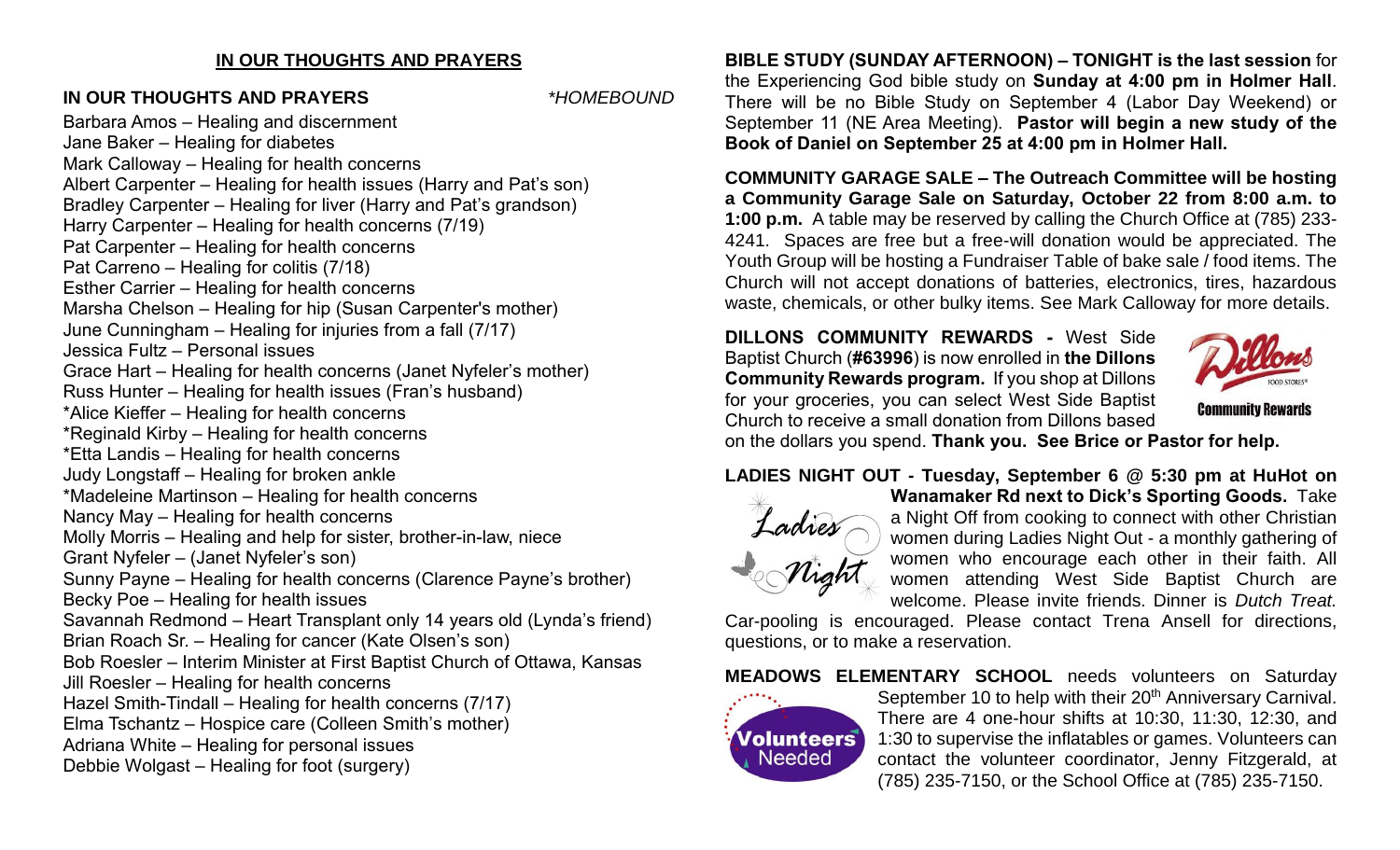#### **MEN'S NIGHT OUT** – **Tuesday, September 6 @ 6:00 pm**

**at Freddy's.** Join some familiar faces - and discover new friends - at the Men's Night Out, a monthly gathering of men to enjoy a meal at a local restaurant (Dutch Treat) and enjoy Christian fellowship.



#### **MISSIONARIES - PRAY FOR GOD'S GLOBAL SERVANTS**

†Dan Buttry (Africa) –Justice and peace work in Africa and the Middle East †Annie and Jeff Dieselberg (Thailand) – Night Light ministry †Amanda and Jon Good (Hungary) – Raise financial support †Sue Hagarty (Costa Rica) – Ministry with abused women in Costa Rica †Katie and Taku Longkumer (India) – Development workers in NE India

**NEWSLETTER** – **PICK UP a copy of the September "The Witness" newsletter.** Send articles, news, testimonials, poetry, etc. to Lynda Cokeley at [office@wsbctopeka.org.](mailto:office@wsbctopeka.org) "The Witness" calendar and newsletter will be printed for distribution Today.

### **NORTHEAST AREA BAPTIST CHURCHES -**

The annual meeting for the Northeast Area Baptist Association will be held at West Side Baptist Church, 1008 SW 4<sup>th</sup> St., Topeka, KS., on **Sunday, September 11, 2016**. This time together will include something for the entire



family. **Registration (no cost) will start at 2:30 P.M. with refreshments and the program will begin at 3:00 P.M and dinner at 5:00 pm.** The Rev. Nathan Marsh, Associate Executive Minister, will be the guest speaker.

Separate programming will be offered for the following age groups: Nursery Care (Newborn-K), Children (grades 1-6), and Youth (grades 7-12). In order to provide the nursery, children and youth leaders with preparation numbers and for the youth to know approximate food amounts, we need advance registrations. Please contact me at 913-727-2232, 913-689-8460 or [Pchiles@kc.rr.com](mailto:Pchiles@kc.rr.com) no later than Monday, September 5.

**OUTREACH COMMITTEE –** The Outreach and Evangelism Committee will meet on the fourth **Tuesday of the month at 7:15 p.m. in Holmer Hall (Parlor)**. See Mark Calloway, Coordinator, for agenda and details.

**RIDE TO CHURCH** - If you need transportation to / from a worship service or another church-related activity, please call the Church Office at (785) 233-4241 during office hours (Tuesday thru Friday, 8:00 a.m. to 4:30 p.m.) or call the Pastor's cellphone: (785) 224-7234. Rides Available



Volunteers are needed to ride along with our driver to pick-up children for Church. Contact the Office with questions, or if you would like to volunteer.

**SERMONS ON-LINE** – The Technology Committee is recording and uploading the Sunday sermon to YouTube to help people grow in their faith and for spiritual edification. You can watch these messages anytime at or click on the link from the Church's website: [www.wsbctopeka.org.](http://www.wsbctopeka.org/)

**SUNDAY SCHOOL CLASSES –** Join an Adult Bible Class on Sundays

- Don Johnson is teaching a new adult Sunday school class this fall, **Explore the Bible,** at 9:15 am in the "College and Career Class Room" (second floor). The fall study will focus on 1 Peter, 2 Peter, and Jude. *Explore the Bible* is a book-by-book group Bible study that encourages participants to let the Word dwell in them and challenges them to live it out in their own context.
- Jan and Doug Mack will continue to teach an adult class in Holmer Hall (Parlor).

#### **TOPEKA JUMP LISTENING SESSION -** Topeka JUMP is now going into the



"Listening Phase" for the new campaign year. In order to move into the justice project for the new year, we need to hear YOUR stories. West Side Baptist is hosting a special "Listening Session" meeting after church on Sunday, Sept. 25 at 12:00pm in the Fellowship Hall (cafeteria) for the purpose of hearing your personal story

of something you or a loved one is going through right now, even if you don't see it as a "justice issue." Pizza and drinks will be served at the meeting, so we will need to know if you plan to come. It is through this listening process that we learn what the most pressing justice issues are in our community to present at the Community Problems Assembly on Tuesday, October 25.